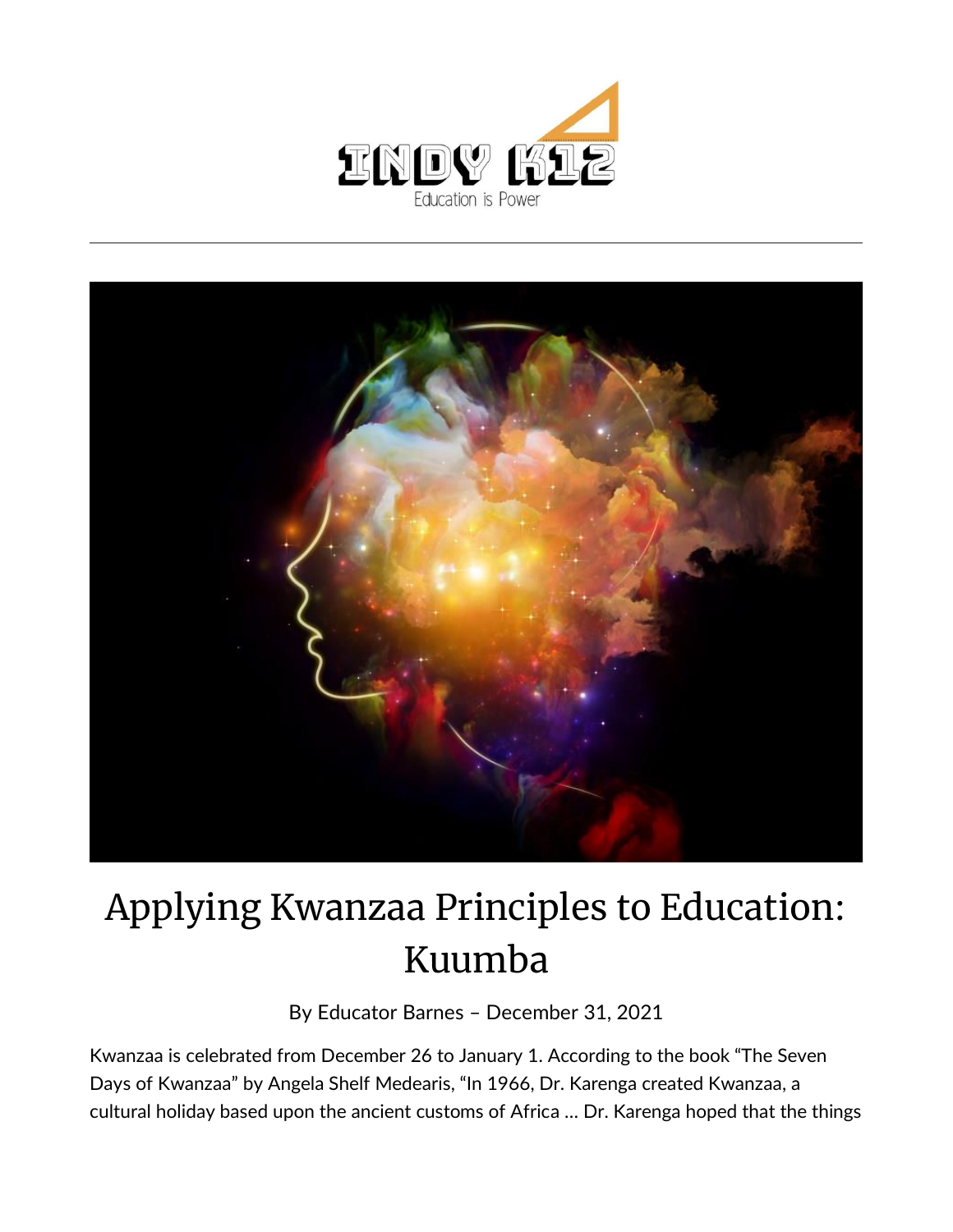that were studied and practiced during Kwanzaa would guide African-Americans all year long." Each day of Kwanzaa covers one of the seven Kwanzaa principles. On each day of Kwanzaa, Indy K12 will explore how these principles can be applied to education.

The sixth principle of Kwanzaa is kuumba which means creativity. In a 1982 interview with Bell Telephone Magazine, Maya Angelou said, "You can't use up creativity. The more you use, the more you have. It is our shame and our loss when we discourage people from being creative … Too often creativity is smothered rather than nurtured. There has to be a climate in which new ways of thinking, perceiving, questioning are encouraged."

At times, education seems to be the place where creativity goes to die. I did not create my first lesson plan when I was a college student. I created it when I was a kid. I enjoyed making activities to play school at home with my sisters and our stuffed animals. I would spend so much time making the lesson fun and creative. After I graduated with a teaching degree and obtained my teaching license, I had high hopes that I could bring the same level of creativity, fine-tuned with collegiate knowledge, to the classroom. However, year after year, I felt that my creativity was being chipped away little by little due to school mandates, district mandates, and state mandates. I want teachers to be able to have more autonomy and bring their creative selves to the classroom.

The teachers I remember most were the teachers who took a non-traditional path in the classroom. They had us participate in activities that were out of the box and even outside of our comfort zone. Most importantly, I loved the teachers who saw my creative spark and pushed me to pursue it.

In fifth grade, I wrote a story called "Twin Trouble."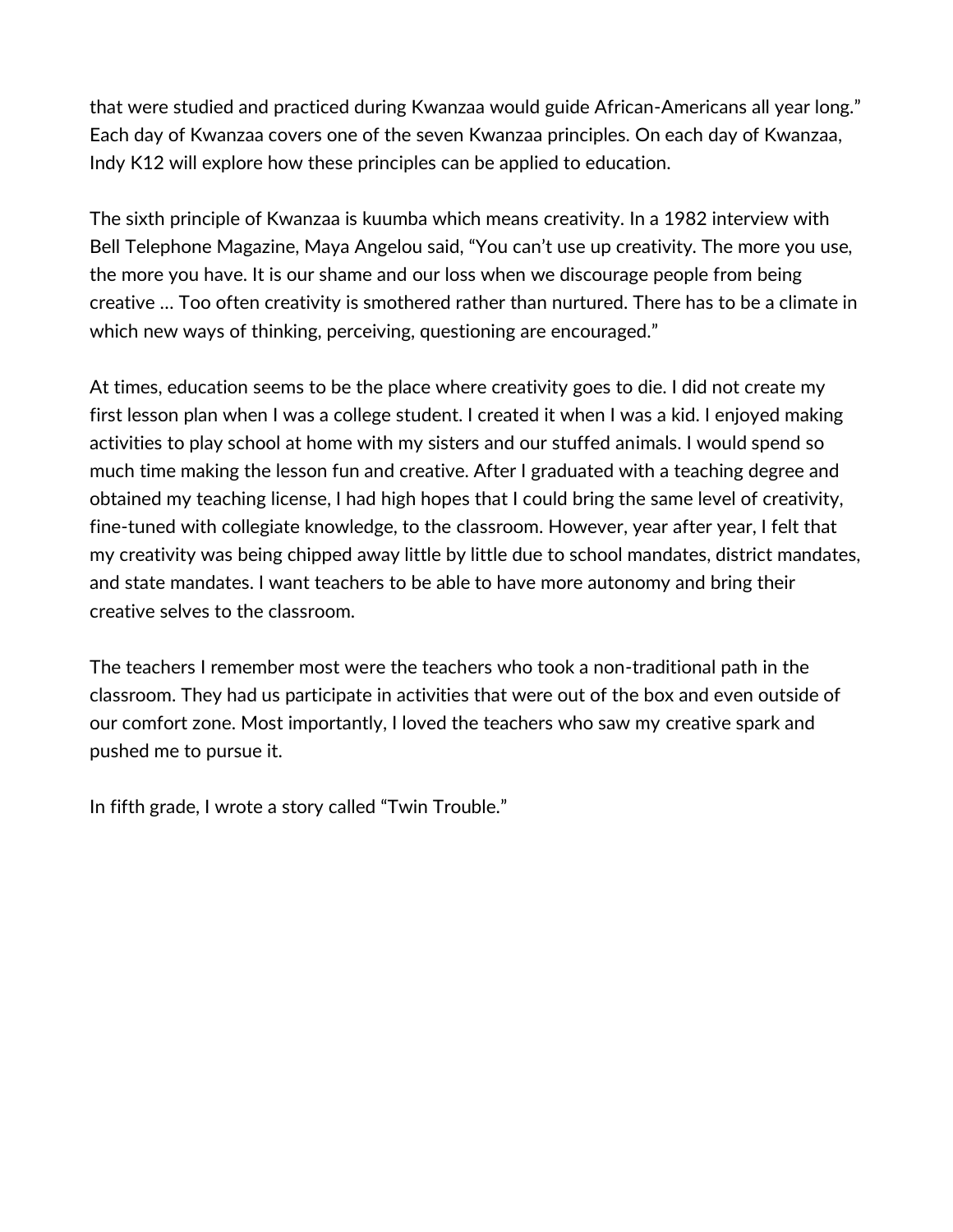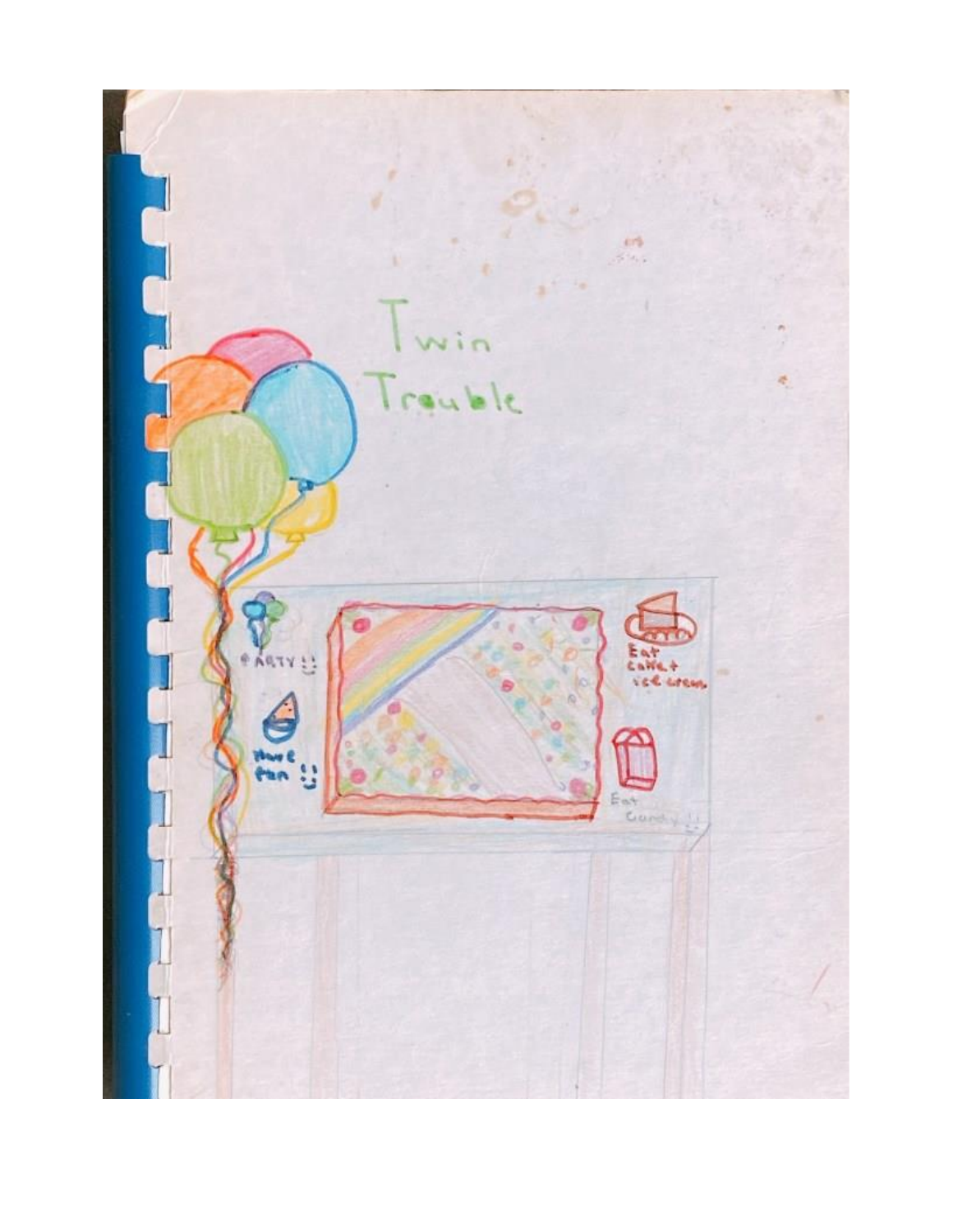The teacher wanted us to feel like real authors. We had to have a title page, copyright page, and an about the author's page. She even put a school seal on it and had it bound. The story was about multiple sets of twins who became friends after their parents met in a parents of twins club. No, the fact that I have twins now is not lost on me. It actually is a little weird because one pair of twins were named Jerry and Larry. Jerry had a friend named James. My twin sons are named Jeremiah and James, and Jeremiah goes by the nickname, Jerry.



I did not exactly predict the future, but the similarities make me pause for a moment. My fifthgrade teacher told me I was a good writer and I should keep writing.

I can look back at that story and laugh because it really reads as an elementary student wrote it, but my teacher's goal of making us feel like real authors went way beyond what was required to teach the academic writing standards. I want all teachers to have the financial resources from their schools and the freedom to be able to bring their creative selves to the classroom. When creative teachers blossom, their students also bloom.

Fifth-grade me is grateful for the teachers that pushed me to explore my creativity.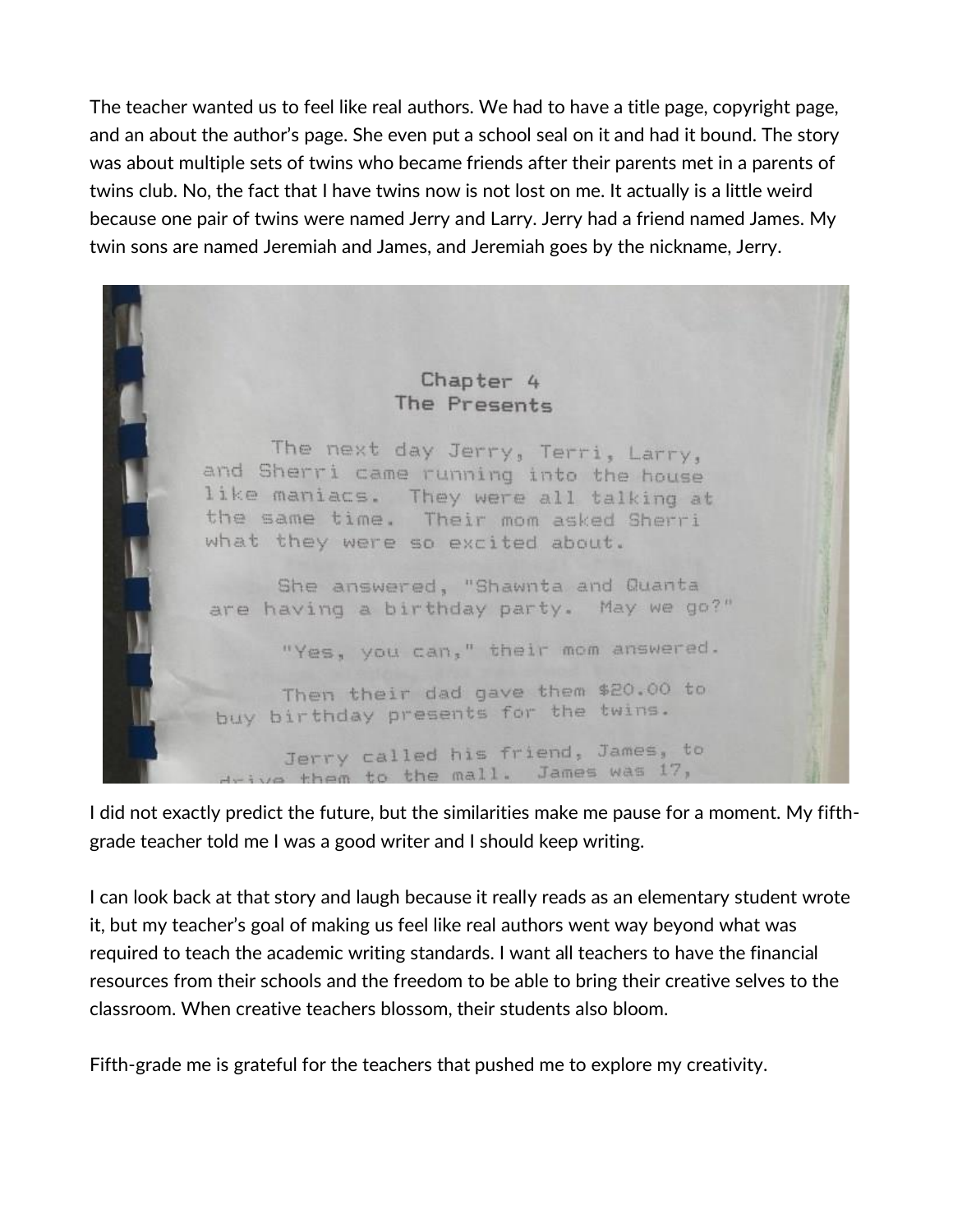

Educator Barnes, 5th grade